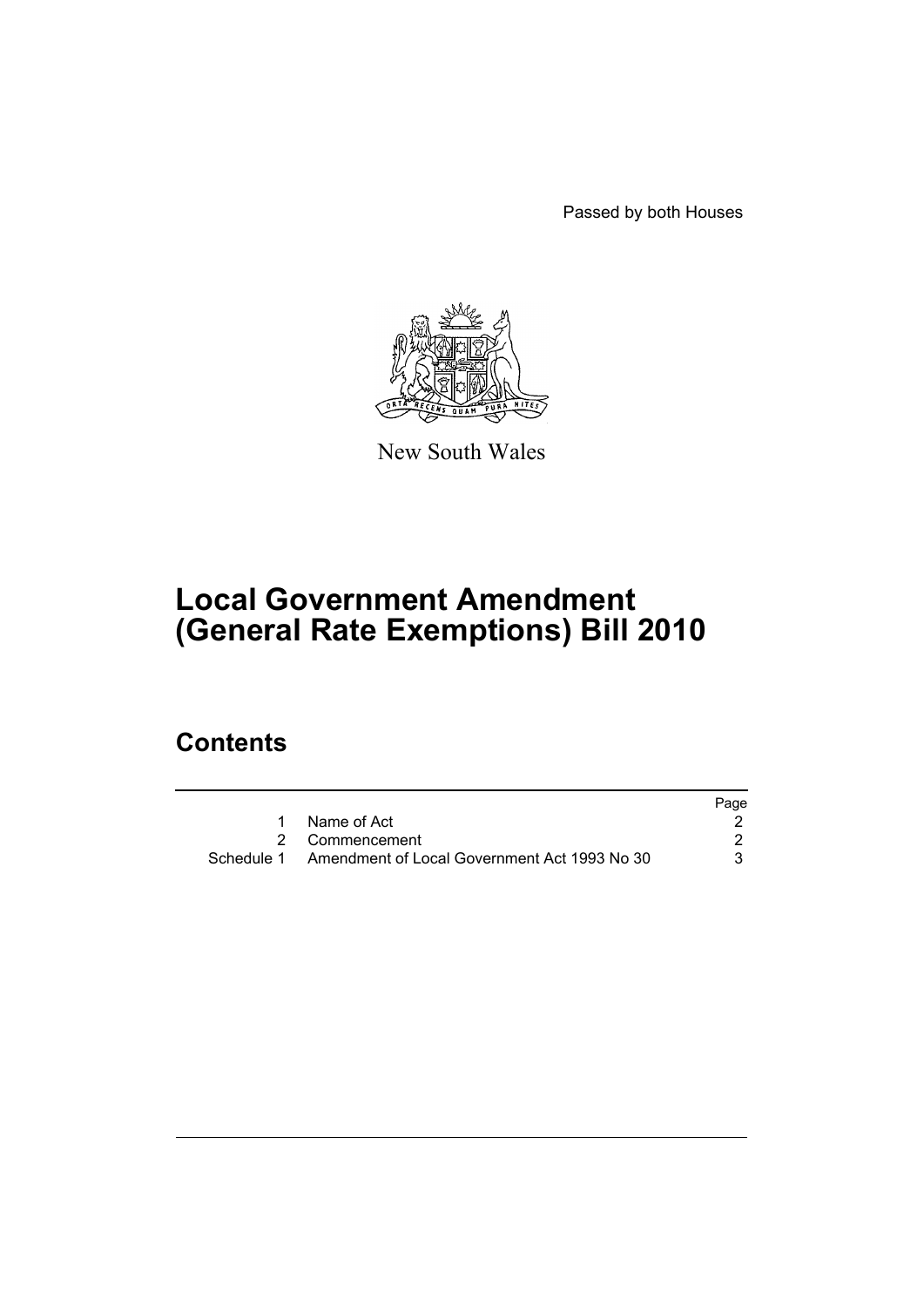*I certify that this public bill, which originated in the Legislative Assembly, has finally passed the Legislative Council and the Legislative Assembly of New South Wales.*

> *Clerk of the Legislative Assembly. Legislative Assembly, Sydney, , 2010*



New South Wales

# **Local Government Amendment (General Rate Exemptions) Bill 2010**

Act No , 2010

An Act to amend the *Local Government Act 1993* in relation to rate exemptions for land partly used by religious or charitable bodies.

*I have examined this bill and find it to correspond in all respects with the bill as finally passed by both Houses.*

*Assistant Speaker of the Legislative Assembly.*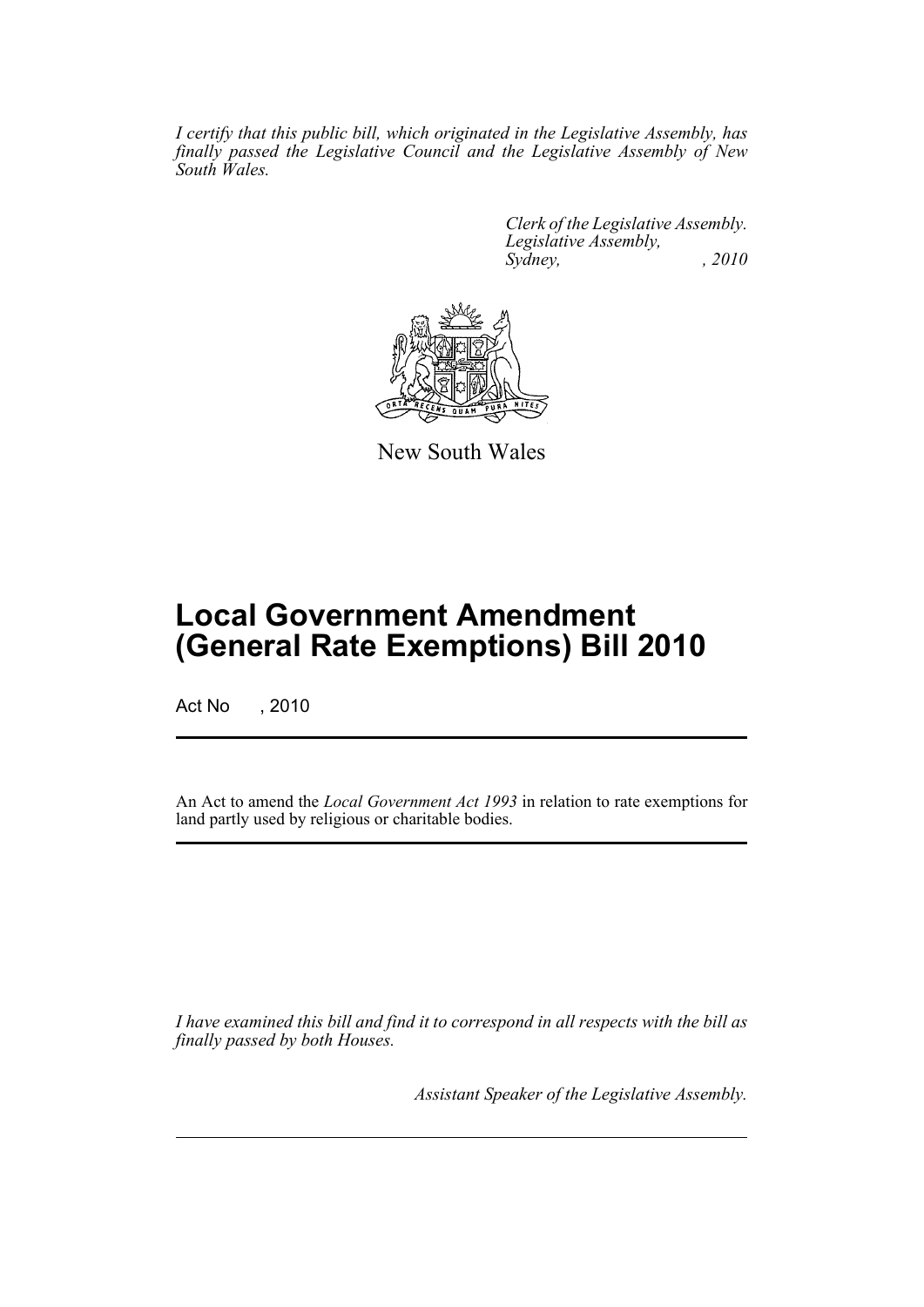## <span id="page-2-0"></span>**The Legislature of New South Wales enacts:**

## **1 Name of Act**

This Act is the *Local Government Amendment (General Rate Exemptions) Act 2010*.

## <span id="page-2-1"></span>**2 Commencement**

This Act commences on the date of assent to this Act.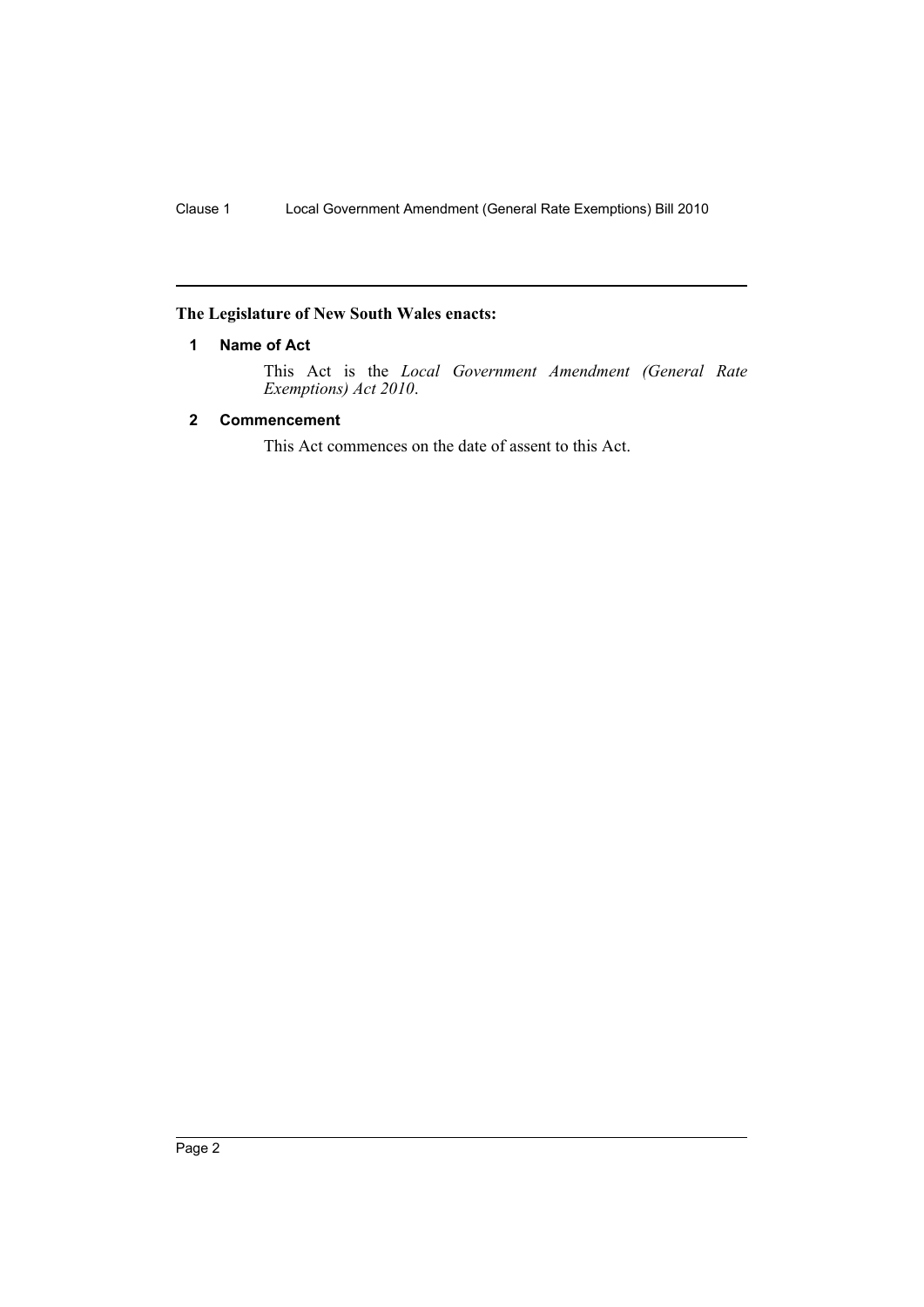Local Government Amendment (General Rate Exemptions) Bill 2010

Amendment of Local Government Act 1993 No 30 Schedule 1

# <span id="page-3-0"></span>**Schedule 1 Amendment of Local Government Act 1993 No 30**

#### **[1] Section 555 What land is exempt from all rates?**

Insert after section 555 (4):

- (5) A parcel of rateable land belonging to a religious body that is partly occupied and used in a manner described in subsection  $(1)$  (e), and partly in a manner that would result in part of the parcel not being exempt from rates under this section, is to be valued in accordance with section 28A of the *Valuation of Land Act 1916* to enable those rates to be levied on the part that is not exempt.
- (6) Any such valuation is to be made at the request of the council that proposes to levy rates on the parcel concerned.
- (7) For the avoidance of doubt, sections 7B and 28A of the *Valuation of Land Act 1916* extend to a stratum for the purpose of carrying out a valuation in accordance with subsection  $(\bar{5})$  and so extend whether or not the stratum is a lot in a strata plan that is registered under the *Strata Schemes (Freehold Development) Act 1973* or the *Strata Schemes (Leasehold Development) Act 1986*.

#### **[2] Section 556 What land is exempt from all rates, other than water supply special rates and sewerage special rates?**

Insert after section 556 (2):

- (3) A parcel of rateable land belonging to a public benevolent institution or public charity that is partly used or occupied by the institution or charity for its own purposes, and partly for a purpose that would result in part of the parcel not being exempt from rates under this section, is to be valued in accordance with section 28A of the *Valuation of Land Act 1916* to enable those rates to be levied on the part that is not exempt.
- (4) Any such valuation is to be made at the request of the council that proposes to levy rates on the parcel concerned.
- (5) For the avoidance of doubt, sections 7B and 28A of the *Valuation of Land Act 1916* extend to a stratum for the purpose of carrying out a valuation in accordance with subsection  $(\hat{3})$  and so extend whether or not the stratum is a lot in a strata plan that is registered under the *Strata Schemes (Freehold Development) Act 1973* or the *Strata Schemes (Leasehold Development) Act 1986*.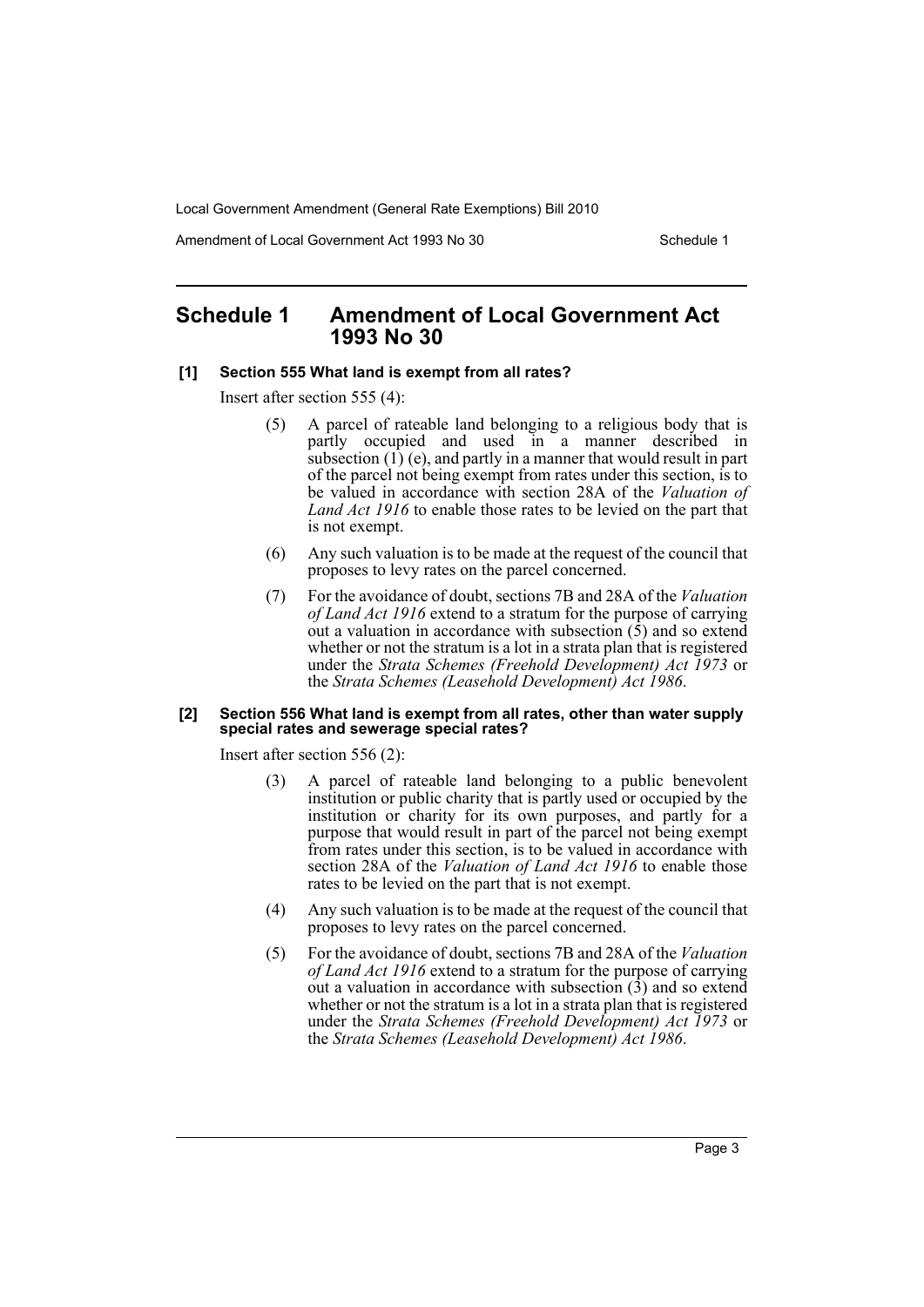Local Government Amendment (General Rate Exemptions) Bill 2010

Schedule 1 Amendment of Local Government Act 1993 No 30

### **[3] Schedule 8 Savings, transitional and other provisions consequent on the enactment of other Acts**

Insert at the end of clause 1 (1):

*Local Government Amendment (General Rate Exemptions) Act 2010*

## **[4] Schedule 8**

Insert at the end of the Schedule with appropriate Part and clause numbering:

# **Part Provisions consequent on enactment of Local Government Amendment (General Rate Exemptions) Act 2010**

#### **Partial exemptions for certain land belonging to a religious body, public benevolent institution or charity**

- (1) A part of a parcel of land that belongs to a religious body and is subject to an existing lease that does not provide for any rates payable on that part to be paid by the lessee is taken, for the purposes of section 555, to be land occupied and used in a manner referred to in section 555 (1) (e), but only if some other part of the parcel is actually occupied and used by the religious body.
- (2) A part of a parcel of land that belongs to a public benevolent institution or public charity and is subject to an existing lease that does not provide for any rates (other than water supply special rates and sewerage special rates) payable on that part to be paid by the lessee is taken, for the purposes of section 556, to be land used or occupied by the institution or charity for its own purposes, but only if some other part of the parcel is actually used or occupied by the institution or charity for its own purposes.